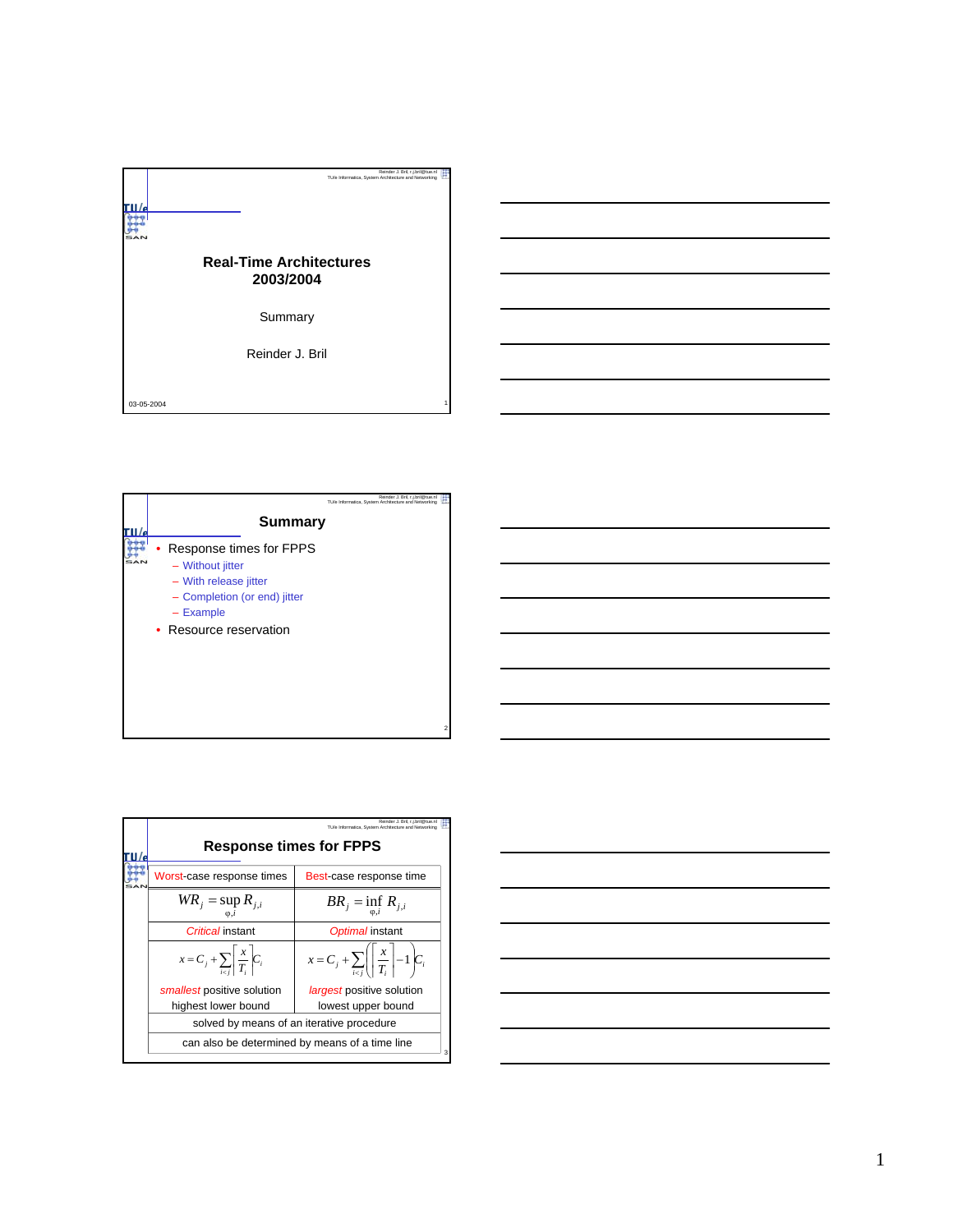|  | Reinder J. Bril, r.i.bril@tue.n<br>TU/e Informatica. System Architecture and Networking<br>Response times with release jitter AJ |                                                                                       |  |  |  |  |  |  |
|--|----------------------------------------------------------------------------------------------------------------------------------|---------------------------------------------------------------------------------------|--|--|--|--|--|--|
|  | Worst-case response times                                                                                                        | Best-case response time                                                               |  |  |  |  |  |  |
|  | $WR_{j} = \sup R_{j,i}$<br>$BR_j = \inf_{i} R_{j,i}$                                                                             |                                                                                       |  |  |  |  |  |  |
|  | Critical instant*                                                                                                                | Optimal instant*                                                                      |  |  |  |  |  |  |
|  | $x = C_j + \sum_{i \neq j} \left  \frac{x + AJ_i}{T} \right  C_i$                                                                | $x = C_j + \sum_{i=1}^n \left( \left  \frac{x - AJ_i}{T_i} \right  - 1 \right)^T C_i$ |  |  |  |  |  |  |
|  | smallest positive solution                                                                                                       | <i>largest</i> positive solution                                                      |  |  |  |  |  |  |
|  | highest lower bound                                                                                                              | lowest upper bound                                                                    |  |  |  |  |  |  |
|  | solved by means of an iterative procedure<br>can also be determined by means of a time line                                      |                                                                                       |  |  |  |  |  |  |
|  |                                                                                                                                  |                                                                                       |  |  |  |  |  |  |

| ○ 1999年1月19日,1999年1月1日,1999年1月1日,1999年1月1日,1999年1月1日,1999年1月1日,1999年1月1日,1999年1月1<br>1990年1月10日,1999年1月1日,1999年1月1日,1999年1月1日,1999年1月1日,1999年1月1日,1999年1月1日,1999年1月1日 |  | _____ |
|-----------------------------------------------------------------------------------------------------------------------------------------------------------------------|--|-------|
|                                                                                                                                                                       |  |       |
| and the control of the control of the control of the control of the control of the control of the control of the                                                      |  |       |
|                                                                                                                                                                       |  |       |